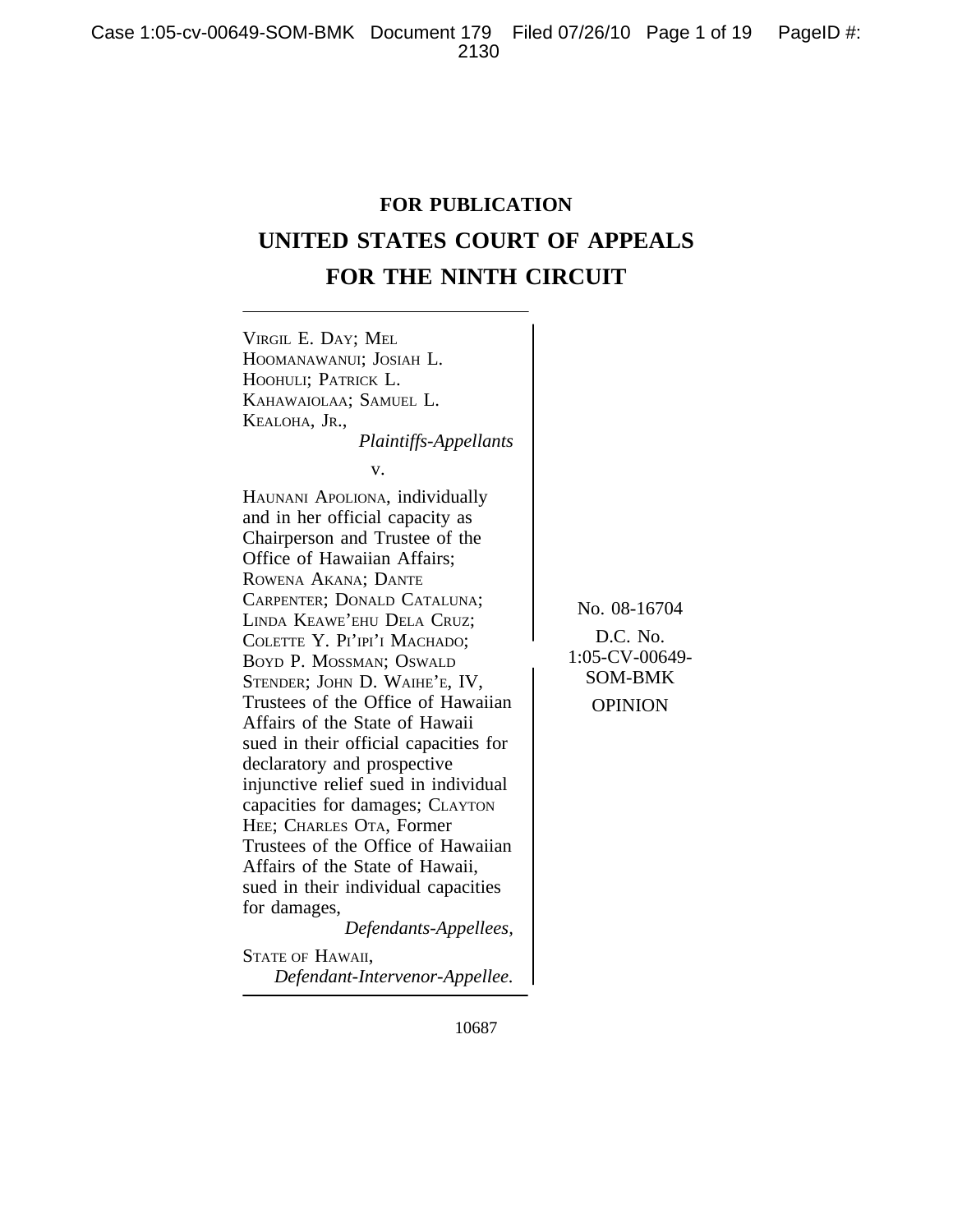Appeal from the United States District Court for the District of Hawaii Susan Oki Mollway, Chief District Judge, Presiding

> Argued and Submitted October 13, 2009—Honolulu, Hawaii

> > Filed July 26, 2010

Before: Robert R. Beezer, Susan P. Graber and Raymond C. Fisher, Circuit Judges.

Opinion by Judge Fisher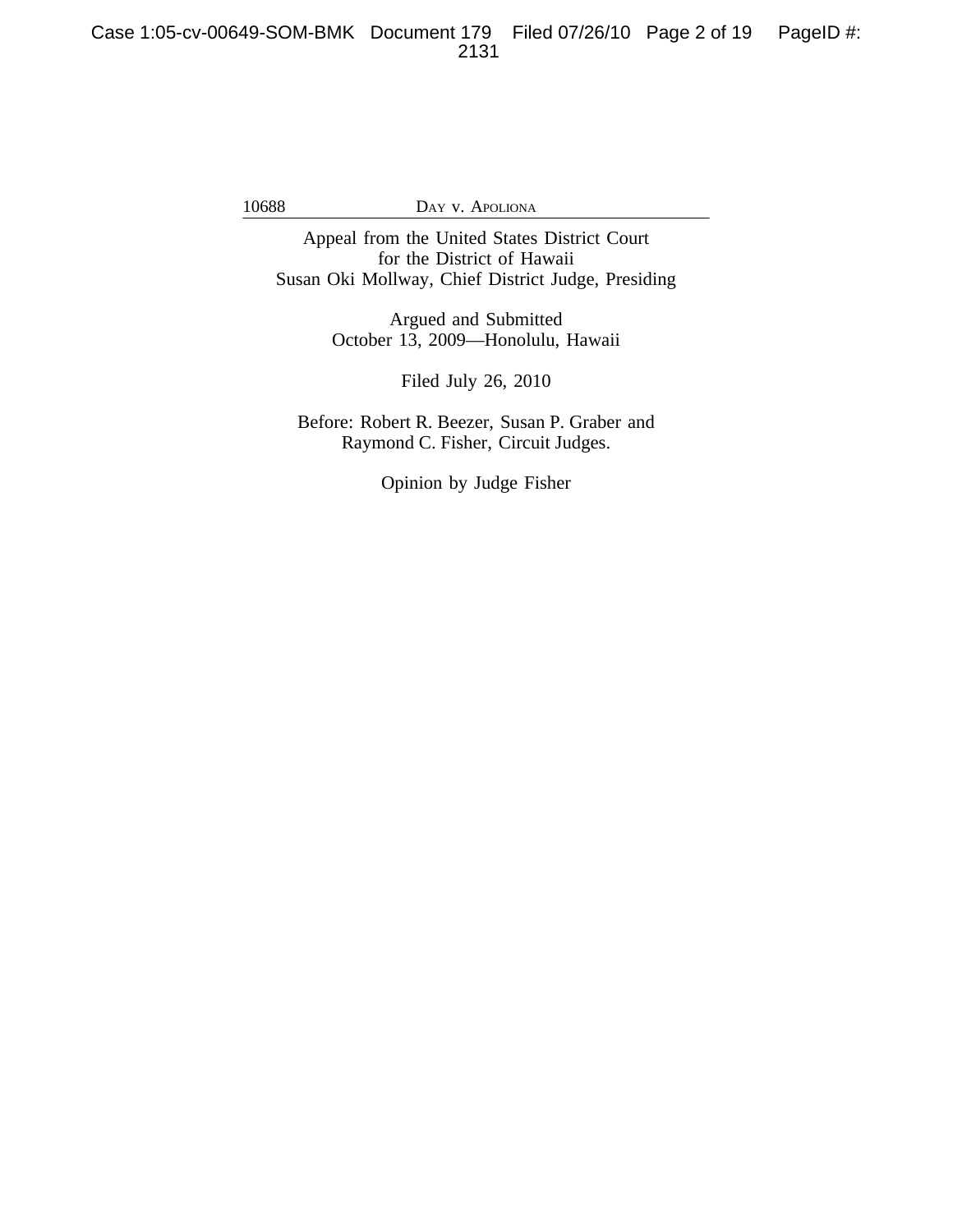# Case 1:05-cv-00649-SOM-BMK Document 179 Filed 07/26/10 Page 3 of 19 PageID #: 2132

10690 DAY v. APOLIONA

## **COUNSEL**

Walter R. Schoettle (argued), Honolulu, Hawaii, for the plaintiffs-appellants.

Robert G. Klein (argued), Lisa W. Cataldo and Lisa M. Ezra, McCorriston Miller Mukai MacKinnon LLP, Honolulu, Hawaii, for the defendants-appellees.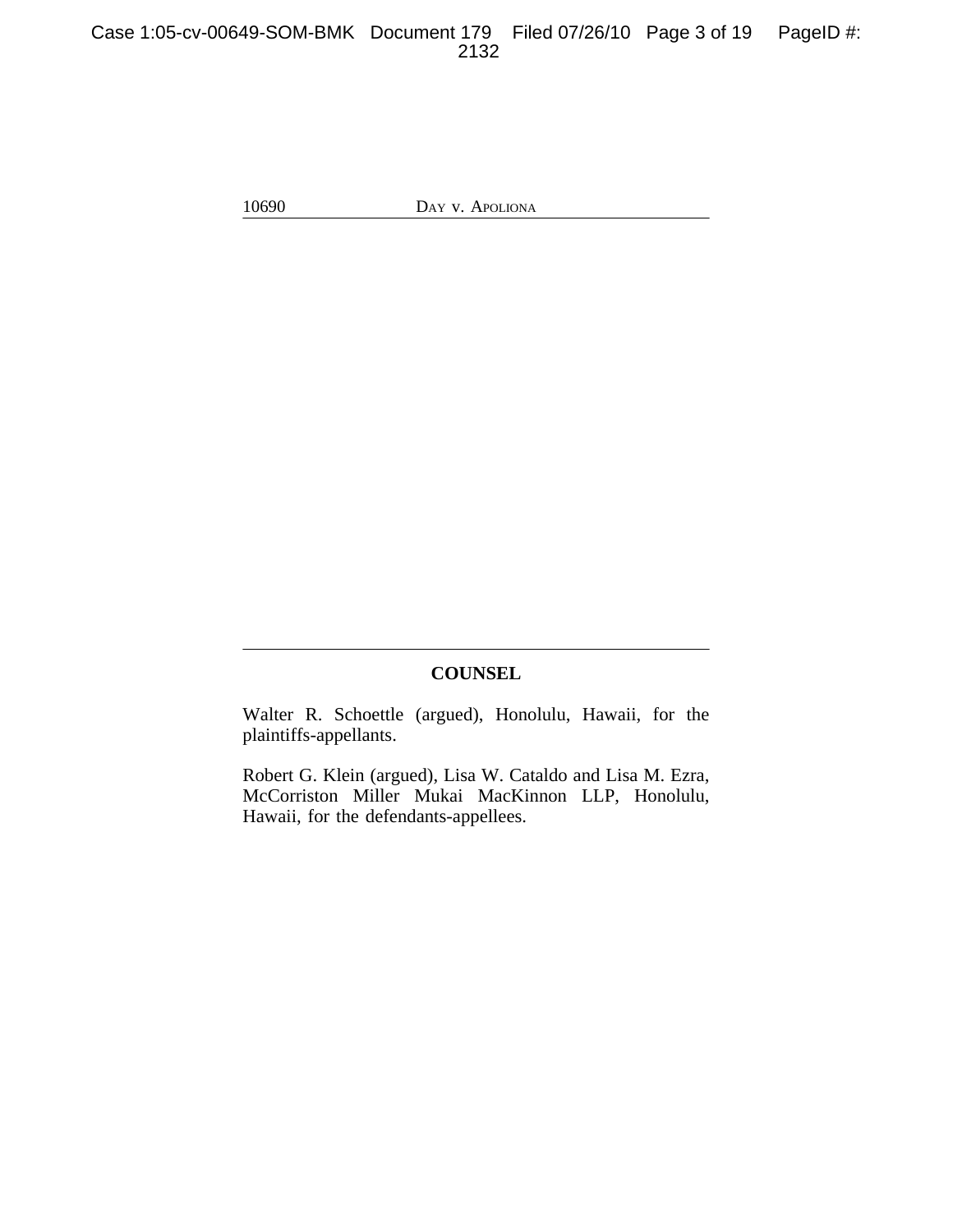Mark J. Bennett (argued), William J. Wynhoff, Department of the Attorney General, State of Hawaii, Honolulu, Hawaii, for the intervenor-appellee.

## **OPINION**

FISHER, Circuit Judge:

Plaintiffs are "native Hawaiians," defined in section 201(a) of the Hawaiian Homes Commission Act, Pub. L. No. 67-34, 42 Stat. 108 (1921) ("HHCA"), to mean "any descendant of not less than one-half part of the blood of the races inhabiting the Hawaiian Islands previous to 1778." **1** As such they are beneficiaries of a "public trust" created in the Hawaii Admission Act, Pub. L. No. 86-3, 73 Stat. 4 (1959) ("Admission Act"). They contend that the trustees of the Office of Hawaiian Affairs ("OHA"), a Hawaii state agency that administers a portion of the public trust's proceeds, breached the trust. Plaintiffs appeal from the district court's grant of summary judgment to the OHA trustees. We have jurisdiction under 28 U.S.C. § 1291, and we affirm.

#### **I. BACKGROUND**

## **A. The § 5(f) Trust**

The Admission Act granted to the State of Hawaii title to most of the federal government's public land within the state. *Id.* § 5(b)-(e), 73 Stat. at 5-6. Section 5(f) of the Admission Act requires the state to hold much of that land and profits from it in "public trust" (the " $\S$  5(f) trust") for five enumerated purposes. *Id.* § 5(f), 73 Stat. at 6. One such purpose is

**<sup>1</sup>**We use the term "native Hawaiian" in this way throughout the opinion. By contrast, we use the term "Hawaiian" to include any descendant of the indigenous peoples of the islands of Hawaii, regardless of proportional ancestry. *Cf.* Haw. Rev. Stat. § 10-2.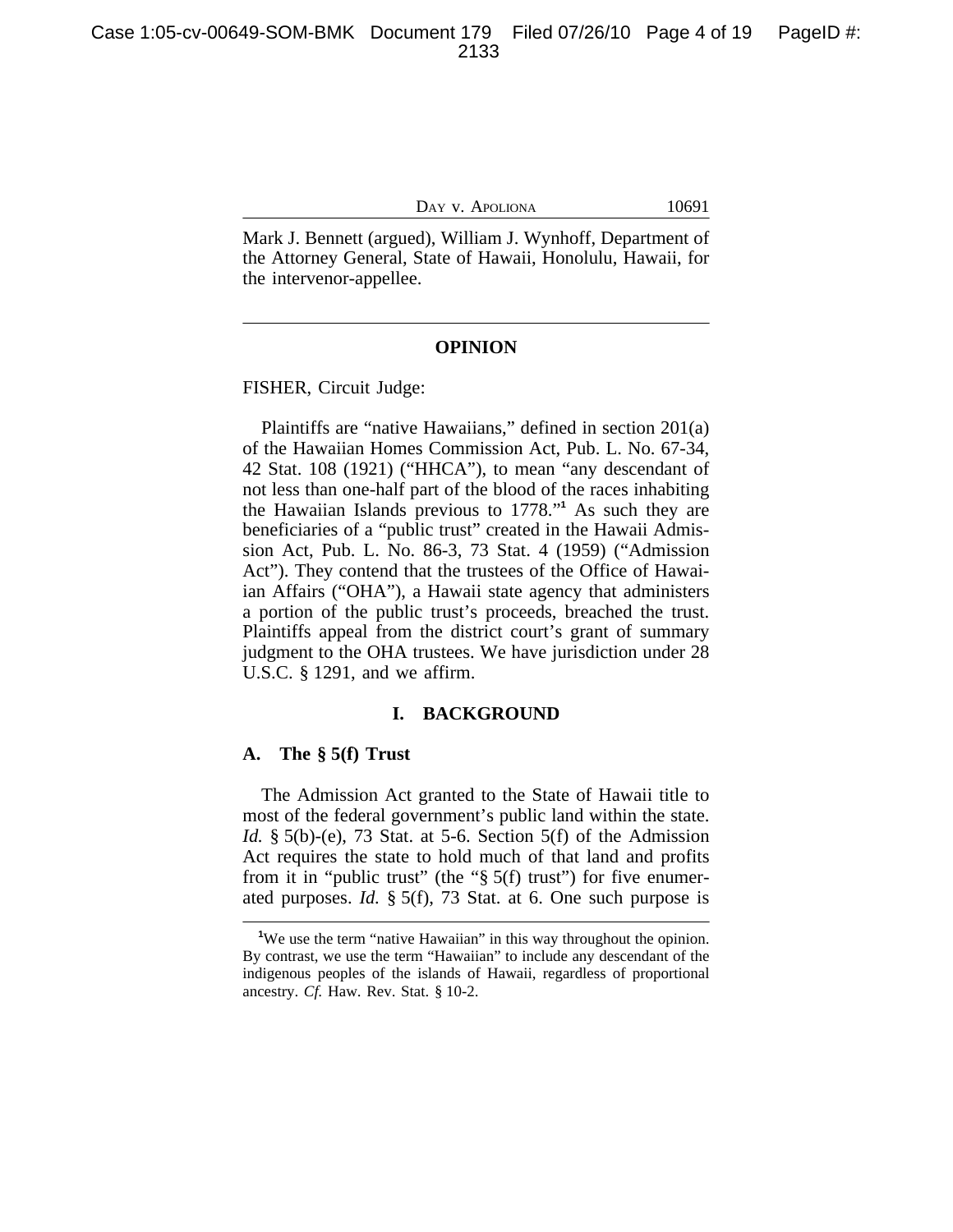"for the betterment of the conditions of native Hawaiians, as defined in the Hawaiian Homes Commission Act." *Id.* The other purposes — for public schools, development of farm and home ownership, public improvements and the provision of land for public use — are not limited to native Hawaiians. *Id.* After setting forth these purposes, § 5(f) further specifies that the trust "shall be managed and disposed of for one or more of the foregoing purposes in such manner as the constitution and laws of said State may provide, and their use for any other object shall constitute a breach of trust." *Id.* Hawaii has provided that a portion of the § 5(f) trust's proceeds shall be administered by OHA.

## **B. OHA's Portion of the § 5(f) Trust**

OHA is a Hawaii state agency that administers a portion of the § 5(f) trust's proceeds as well as some other funds. *See generally* Haw. Rev. Stat. ch. 10. In particular, state law entitles OHA to receive "[t]wenty per cent of all funds derived from" the § 5(f) trust, Haw. Rev. Stat. §§ 10-3, 10-13.5, and requires this portion of the § 5(f) trust's proceeds to "be held and used [by OHA] solely as a public trust for the betterment of the conditions of native Hawaiians." *Id.* § 10-3.<sup>2</sup> State law thus appears to limit OHA's uses of  $\S$  5(f) trust proceeds to only one of the five purposes enumerated in the federal statute. *See Day v. Apoliona*, 496 F.3d 1027, 1029 (9th Cir. 2007) ("*Day I*") ("OHA receives a portion of the § 5(f) trust monies, which it is to devote 'to the betterment of the conditions of [n]ative Hawaiians.' " (quoting Haw. Rev. Stat. § 10-3)).

<sup>&</sup>lt;sup>2</sup>Under state law, OHA's authority to use § 5(f) trust funds is also narrower than OHA's general authority, which includes promoting "the betterment of the conditions of native Hawaiians . . . *[and] Hawaiians*." Haw. Rev. Stat. § 10-3 (emphasis added); *see also id.* § 10-2 (defining "native Hawaiian" and "Hawaiian").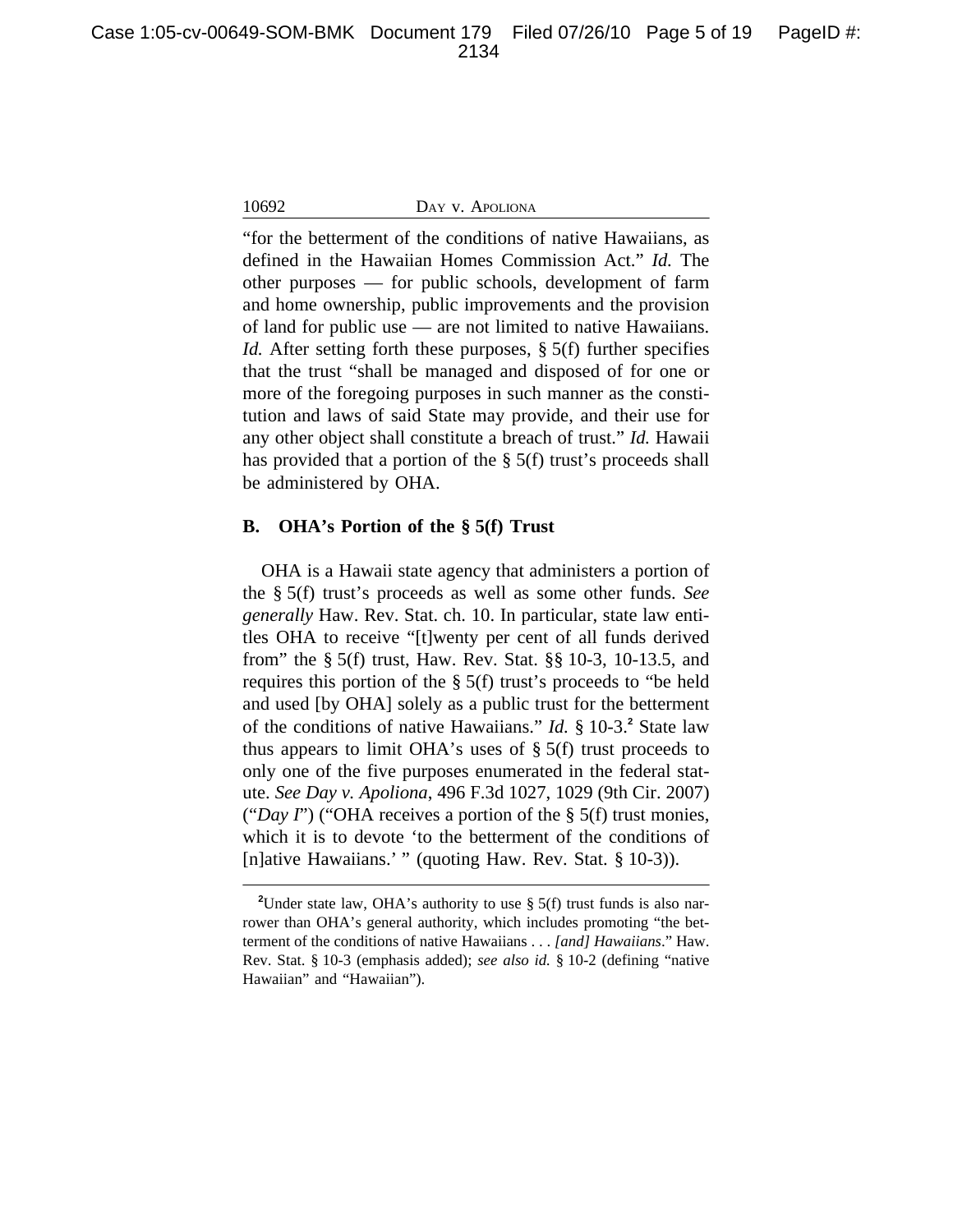| <b>JONA</b><br>I JAV.<br>v<br>APOLI | 2002 |
|-------------------------------------|------|
|                                     |      |

# **C. The Challenged Expenditures**

Plaintiffs challenge four projects on which the OHA trustees have spent parts of its 20-percent share of the § 5(f) trust's proceeds.

**1. The Akaka Bill.** OHA used § 5(f) trust money to lobby for and support the proposed Native Hawaiian Government Reorganization Act of 2007, commonly referred to as the "Akaka Bill" after Senator Daniel Akaka of Hawaii, one of its chief proponents. The Akaka Bill would create a process through which the United States could recognize a governing entity for Hawaii's indigenous people. *See* Native Hawaiian Government Reorganization Act of 2007, S. 310, 110th Cong. (2007). The governing entity would have the power to establish its own criteria for citizenship. *Id.* § 7(c)(2)(B)(iii)(I)(aa). Initially, however, it would be governed by an "interim governing council," *id.* § 7(c)(2)(A), to be elected by "adult members of the Native Hawaiian community who elect to participate in the reorganization of the Native Hawaiian governing entity and are certified to be Native Hawaiian," *id.*  $\S 7(c)(1)(A)$ . For the purposes of the Akaka Bill, the term "Native Hawaiian" includes (essentially) any direct descendant of the indigenous people of Hawaii. *Id.* § 3(10). This definition is broader than the class of "native Hawaiians" (like plaintiffs) comprised only of individuals with "not less than one-half part" indigenous Hawaiian lineage. *See* HHCA  $§ 201(a).$ 

The Akaka Bill would expressly empower both the United States government and the State of Hawaii to negotiate and enter agreements with the Native Hawaiian governing entity regarding "the transfer of lands, natural resources, and other assets, and the protection of existing rights related to such lands or resources" and "the exercise of governmental authority over any transferred lands, natural resources, and other assets, including land use." Akaka Bill  $\S 8(b)(1)(A)$ -(B).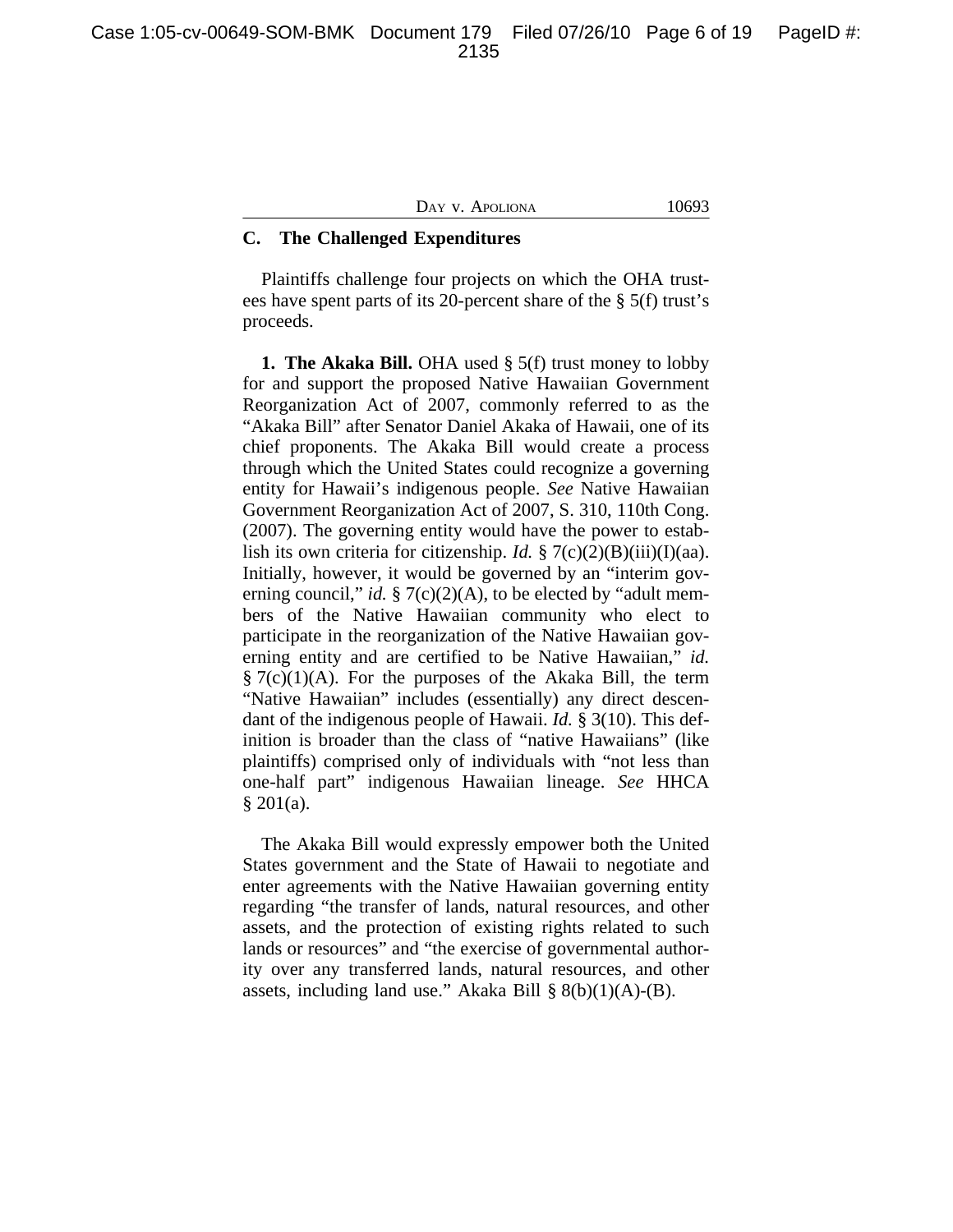Case 1:05-cv-00649-SOM-BMK Document 179 Filed 07/26/10 Page 7 of 19 PageID #: 2136

## 10694 DAY v. APOLIONA

**2. Native Hawaiian Legal Corporation ("NHLC").** NHLC identifies itself as "a non-profit corporation that specializes in Hawaiian land and Hawaiian rights issues." OHA used § 5(f) trust money to fund a contract with NHLC, under which NHLC agrees to render a range of legal services including "[a]ssertion and defense of quiet title actions," protection of water rights, "[p]reservation of Native Hawaiian Land Trust entitlements" and preservation of traditional practices and culturally significant places. The contract does not restrict NHLC to providing legal services to "native Hawaiians." Its recitals explain that OHA "has established a program whereby all Hawaiians can receive" certain legal services and that "the program is intended to better the conditions of all Hawaiians." In addition, the contract defines "Hawaiian" to include not only "native Hawaiians" under the HHCA (like plaintiffs) but also any descendant of the aboriginal peoples inhabiting the Hawaiian islands in 1778, without regard to proportional ancestry.

**3. Na Pua No'eau Education Program ("Na Pua").** Na Pua identifies itself as "a Hawaiian Culture-based Education Resource Center within the University of Hawaii . . . that provides educational enrichment program activities to Hawaiian children and their families." OHA used § 5(f) trust money to fund a contract with Na Pua. Na Pua does not appear to restrict the services it provides under the contract to "native Hawaiians" either generally or under the OHA contract.

**4. Alu Like, Inc.** Alu Like is a nonprofit service organization that strives to help Hawaiians achieve social and economic self-sufficiency by providing early childhood education, services to the elderly, employment preparation and training, library and genealogy services, specialized services for at-risk youth and information and referral services. OHA used § 5(f) trust money to fund a contract with Alu Like. Alu Like does not appear to restrict its services to "native Hawaiians" either generally or under the OHA contract.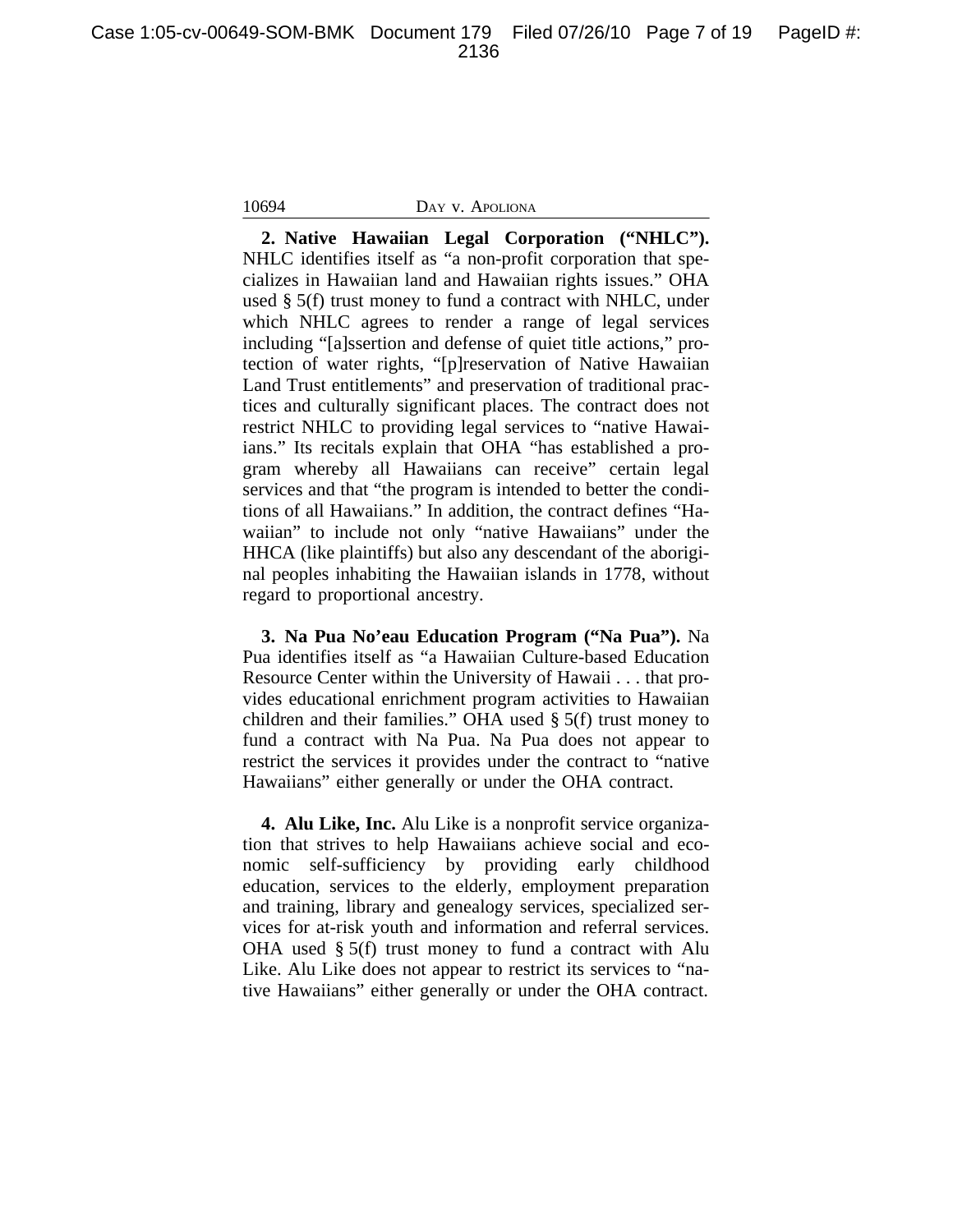Case 1:05-cv-00649-SOM-BMK Document 179 Filed 07/26/10 Page 8 of 19 PageID #: 2137

DAY V. APOLIONA 10695

## **D. Procedural History**

Plaintiffs originally challenged these four OHA expenditures as a violation of (1) Admission Act § 5(f), enforceable under 42 U.S.C. § 1983; (2) the Equal Protection Clause of the Fourteenth Amendment; and (3) a state law duty of fidelity, *see* Haw. Rev. Stat. § 10-16(c). *See Day I*, 496 F.3d at 1030. The district court dismissed the complaint. *Id.* Plaintiffs did not contest the dismissal of the Equal Protection claims or the discretionary dismissal of the state law claims, but appealed the court's ruling that they failed to allege any Admission Act § 5(f) violation enforceable under § 1983. *See id.* On appeal we reversed and remanded, holding that "each native Hawaiian plaintiff, as a beneficiary of the trust created by § 5(f), has an individual right to have the trust terms complied with, and therefore can sue under § 1983 for violation of that right." *Id.* at 1039. We left it "to the district court . . . to determine in the first instance not only whether [plaintiffs'] allegations are true, but also whether the described expenditures in fact violate § 5(f)." *Id.*

On remand, the district court entered summary judgment in defendants' favor on the § 1983 claim. It held that each of the challenged expenditures was consistent with at least one of the five trust purposes enumerated in  $\S$  5(f). The district court implicitly concluded that the OHA trustees may, as a matter of federal law, spend § 5(f) money for any of the five enumerated purposes, rejecting plaintiffs' argument that federal law requires the OHA trustees to spend the portion of the  $\S$  5(f) trust they administer only for one particular § 5(f) purpose, namely the betterment of the conditions of native Hawaiians. The district court further found that the OHA trustees were "simultaneously and redundantly" entitled to qualified immunity because plaintiffs failed to establish any violation of federal law, let alone a clearly established one.

The State of Hawaii participated as amicus curiae in the district court proceedings from an early stage and successfully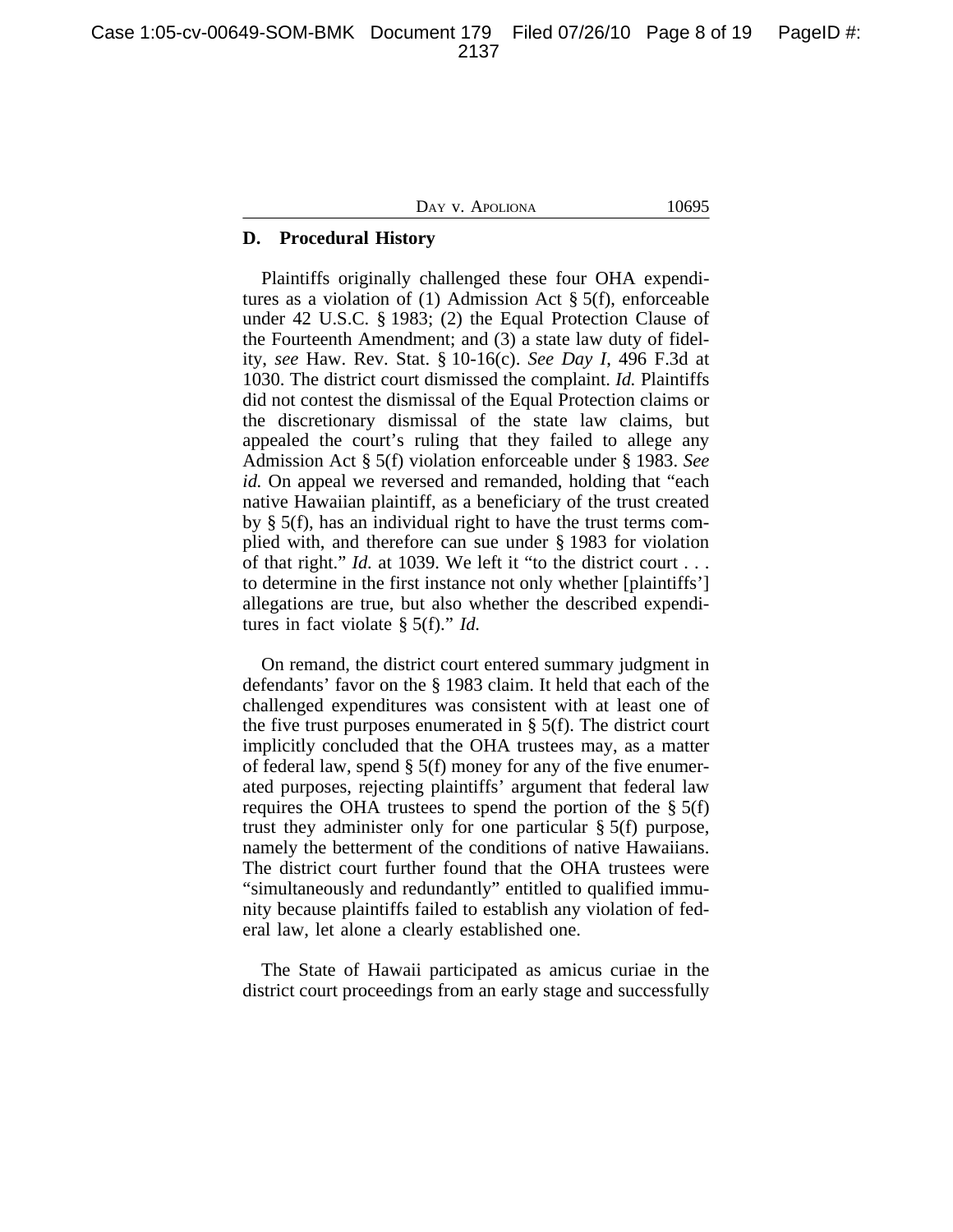moved for intervenor status during the first appeal. Hawaii filed an answering brief in this appeal proposing an alternative basis for affirming summary judgment.**<sup>3</sup>**

## **II. STANDARD OF REVIEW**

A district court's statutory interpretation is a question of law we review de novo. *See Beeman v. TDI Managed Care Servs.*, 449 F.3d 1035, 1038 (9th Cir. 2006). We also review de novo a district court's grant or denial of summary judgment in a § 1983 action. *See Pinard v. Clatskanie Sch. Dist. 6J*, 467 F.3d 755, 763 (9th Cir. 2006).

## **III. DISCUSSION**

Plaintiffs allege that the OHA trustees have violated plaintiffs' federal rights under § 5(f) and 42 U.S.C. § 1983 by spending trust proceeds for impermissible purposes. In particular, plaintiffs contend they have a federal right, enforceable under § 1983, to require that the trust funds be managed "in such manner as the . . . laws of [Hawaii] may provide," that the laws of Hawaii require the OHA trustees to spend the portion of the § 5(f) funds they manage only "for the betterment of the conditions of native Hawaiians" (and *not* for any of the other purposes enumerated in  $\S$  5(f)) and that the OHA trustees have violated that requirement by spending § 5(f) funds on the four challenged expenditures. In the alternative, plaintiffs argue that, even if there is no violation of federal law so long as OHA trustees spend § 5(f) trust proceeds for *any* of the five purposes enumerated in  $\S$  5(f), these expenditures still demonstrate a breach of trust under federal law. Neither argument has merit.

**<sup>3</sup>**Plaintiffs incorrectly contend that Hawaii no longer has intervenor status in this appeal and that its Answering Brief should be stricken. Nothing in the order granting Hawaii's motion to intervene in the previous appeal suggests it was entitled to party status only for a limited purpose. *See Day v. Apoliona*, 505 F.3d 963, 966 (9th Cir. 2007) ("*Day II*") ("Hawaii could have and should have intervened earlier . . . .").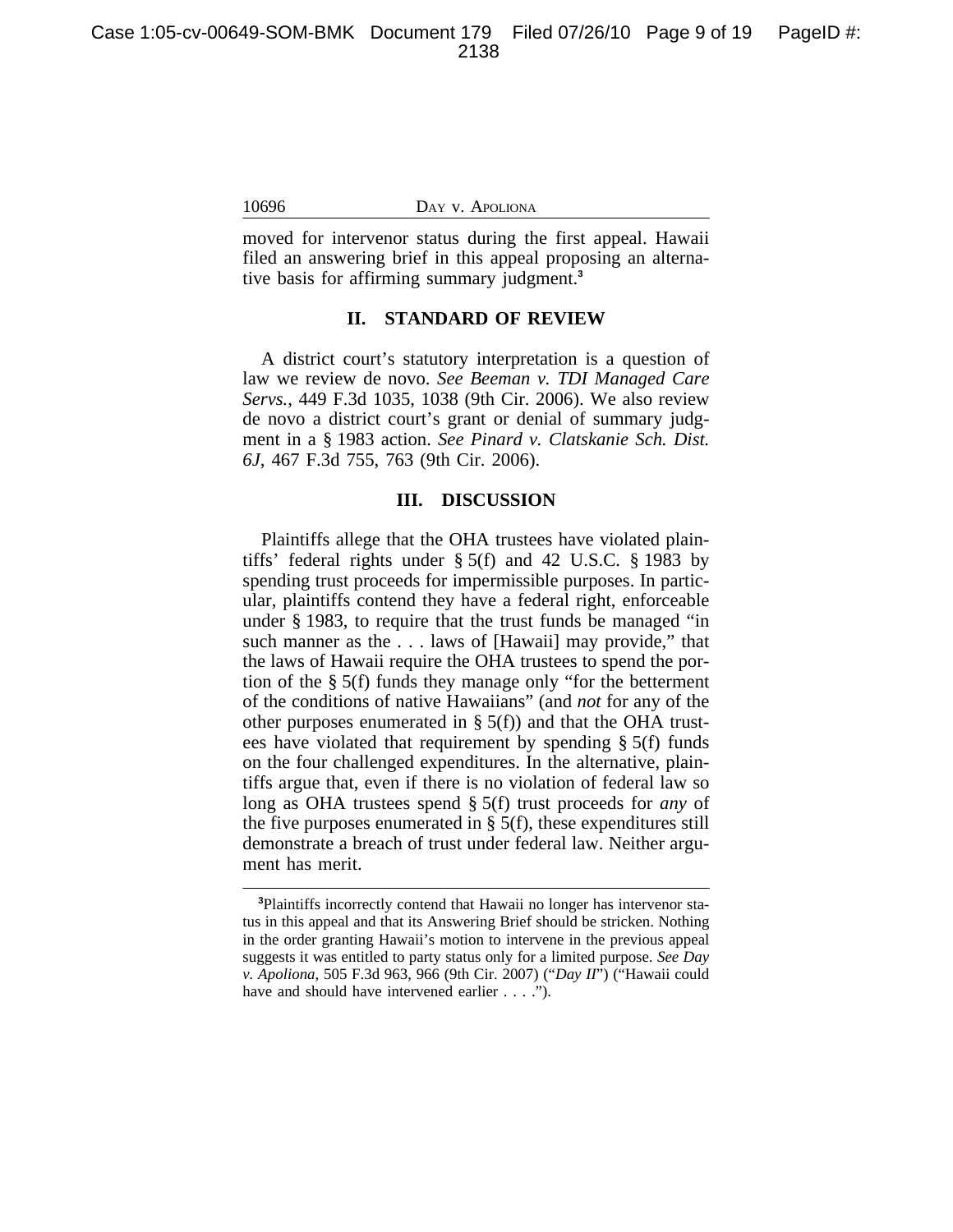|  | Day v. Apoliona |
|--|-----------------|
|--|-----------------|

10697

# **A. Federal Law Does Not Oblige the OHA Trustees To Use Trust Proceeds Only for Native Hawaiians**

The district court implicitly rejected plaintiffs' first argument — that the OHA trustees, *as a matter of federal law*, must spend the portion of the § 5(f) trust they manage *only* "for the betterment of the conditions of native Hawaiians." We agree with the district court. Alleged violations of *state* laws regarding the management and disposition of § 5(f) funds are not necessarily breaches, under federal law, of the § 5(f) trust itself.

**[1]** Plaintiffs' contrary argument is based on the following text in the statute:

The [§ 5(f) trust] shall be held by [Hawaii] as a public trust for the support of the public schools and other public educational institutions, for the betterment of the conditions of native Hawaiians, . . . for the development of farm and home ownership on as widespread a basis as possible[,] for the making of public improvements, and for the provision of lands for public use. Such lands, proceeds, and income shall be managed and disposed of for one or more of the foregoing purposes in such manner as the constitution and laws of said State may provide, and their use for any other object shall constitute a breach of trust . . . ."

Admission Act § 5(f).**<sup>4</sup>** The Admission Act ceded certain

<sup>&</sup>lt;sup>4</sup>In full, this part of the statute ends ". . . use for any other object shall constitute a breach of trust *for which suit may be brought by the United States*." Admission Act § 5(f) (emphasis added). Our caselaw nonetheless interprets § 5(f) to create a *private* right of action for a breach of the federal trust. *See e.g.*, *Day I*, 496 F.3d at 1031-40; *Price v. Akaka*, 3 F.3d 1220 (9th Cir. 1993); *Keaukaha-Panaewa Cmty. Ass'n v. Hawaiian Homes Comm'n*, 739 F.2d 1467 (9th Cir. 1984). Although recent Supreme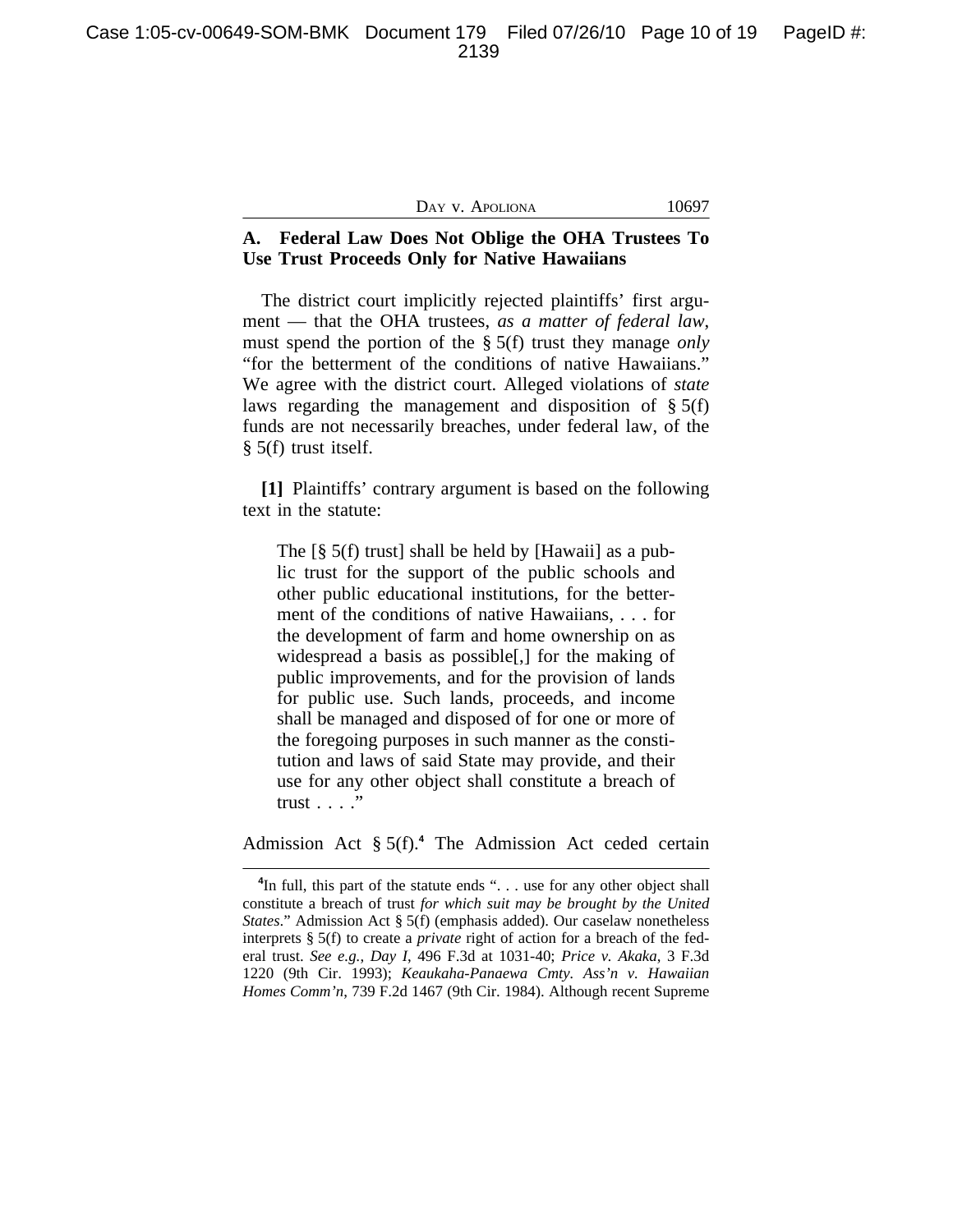property owned by the United States in the former territory of Hawaii to the new State of Hawaii to be held in public trust. *See* Admission Act § 5(b)-(e). The natural and logical reading of the quoted passage is that Congress, in transferring valuable assets from the United States to Hawaii, wanted to assure that those assets would be used for public benefits as spelled out in the five enumerated purposes. Use for any other purpose would be a breach of trust, a violation of federal dimension. So long as trust funds are used for "one or more" of the enumerated purposes, however, Congress intended to leave the manner in which the trust is managed in Hawaii's sovereign control.

Plaintiffs read the statute not simply as permitting Hawaii to decide, through state law, the manner in which the trust shall be managed, but investing any such discretionary, stateprovided rules or restrictions with the status of federal law. According to plaintiffs, to the extent Hawaii law restricts the OHA trustees' spending authority over their portion of  $\S$  5(f) trust funds to uses benefitting only native Hawaiians, failure to comply with those restrictions violates not just state law but also § 5(f) itself. This construction of the statute does not withstand analysis.

**[2]** First, the only "breach of trust" § 5(f) refers to is "use" of funds "for any other *object*," referring to the enumerated spending purposes. *Id.* (emphasis added). It does not encompass any other restrictions under state law. Second, we find it implausible that Congress gave Hawaii discretion to choose

Court cases cast some doubt on this holding, we have held that they do not "undercut the theory or reasoning underlying the prior circuit precedent in such a way that the cases are clearly irreconcilable," *Miller v. Gammie*, 335 F.3d 889, 900 (9th Cir. 2003) (en banc), so the holding remains binding on our three-judge panels. *See Day I*, 496 F.3d at 1034-38 (discussing the effect of recent Supreme Court cases on the private right of action under  $\S$  5(f)).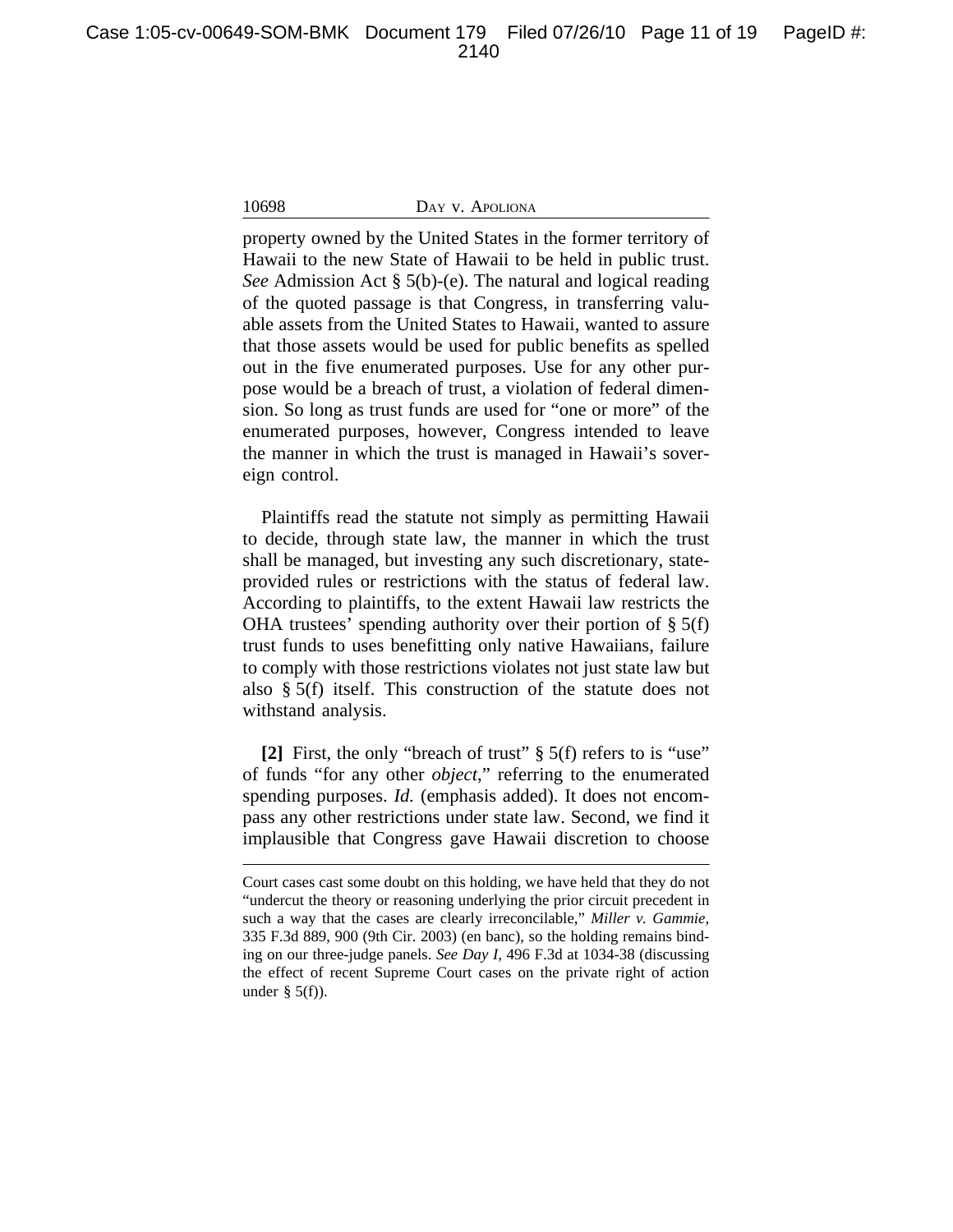Case 1:05-cv-00649-SOM-BMK Document 179 Filed 07/26/10 Page 12 of 19 PageID #: 2141

## DAY V. APOLIONA 10699

how to manage the trust yet provided for federal intervention to enforce those choices, whatever they might be.

**[3]** Our reading is consistent with several of our cases assuming or suggesting that, as a matter of federal law, the only restriction that the statute places on  $\S$  5(f) trustees, including the OHA trustees with respect to the portion of the § 5(f) trust they administer, is that they use trust funds for enumerated purposes. In *Price v. Akaka*, 928 F.2d 824, 826 (9th Cir. 1991) ("*Akaka I*"), we assumed that § 5(f) did not require compliance with state law restrictions on the OHA trustees when we explained that "[t]he fact that the [OHA] trustees may, consistently with  $\S$  5(f), spend the income for purposes other than to benefit native Hawaiians does not deprive [native Hawaiian beneficiaries] of standing to [sue under § 1983 for enforcement of the trust conditions]." Similarly in *Price v. Akaka*, 3 F.3d 1220, 1222 n.3 (9th Cir. 1993) ("*Akaka II*"), we treated the question "[w]hether the trustees breached their fiduciary duties under Chapter 10 of the [Hawaii Revised Statutes]" as "a matter of state law which we do not reach." And when we considered this case in a previous appeal we noted that "neither our prior case law nor our discussion today suggests that *as a matter of federal law* § 5(f) funds must be used [by OHA trustees] for the benefit of [n]ative Hawaiians or Hawaiians, at the expense of other beneficiaries." *Day I*, 496 F.3d at 1033 n.9 (emphasis added).

**[4]** Accordingly, we affirm the district court's dismissal of plaintiffs' claims to the extent they contend that the OHA trustees violated federal law by spending for enumerated purposes other than "for the betterment of the conditions of native Hawaiians." So long as OHA trustees spend  $\S 5(f)$ funds on any of the five enumerated purposes, they have not breached their federal trust obligations.

# **B. The OHA Trustees Had Discretion To Contribute § 5(f) Trust Funds to the Challenged Projects**

Plaintiffs contend in the alternative that, even if OHA trustees may spend for any of the § 5(f) trust purposes, they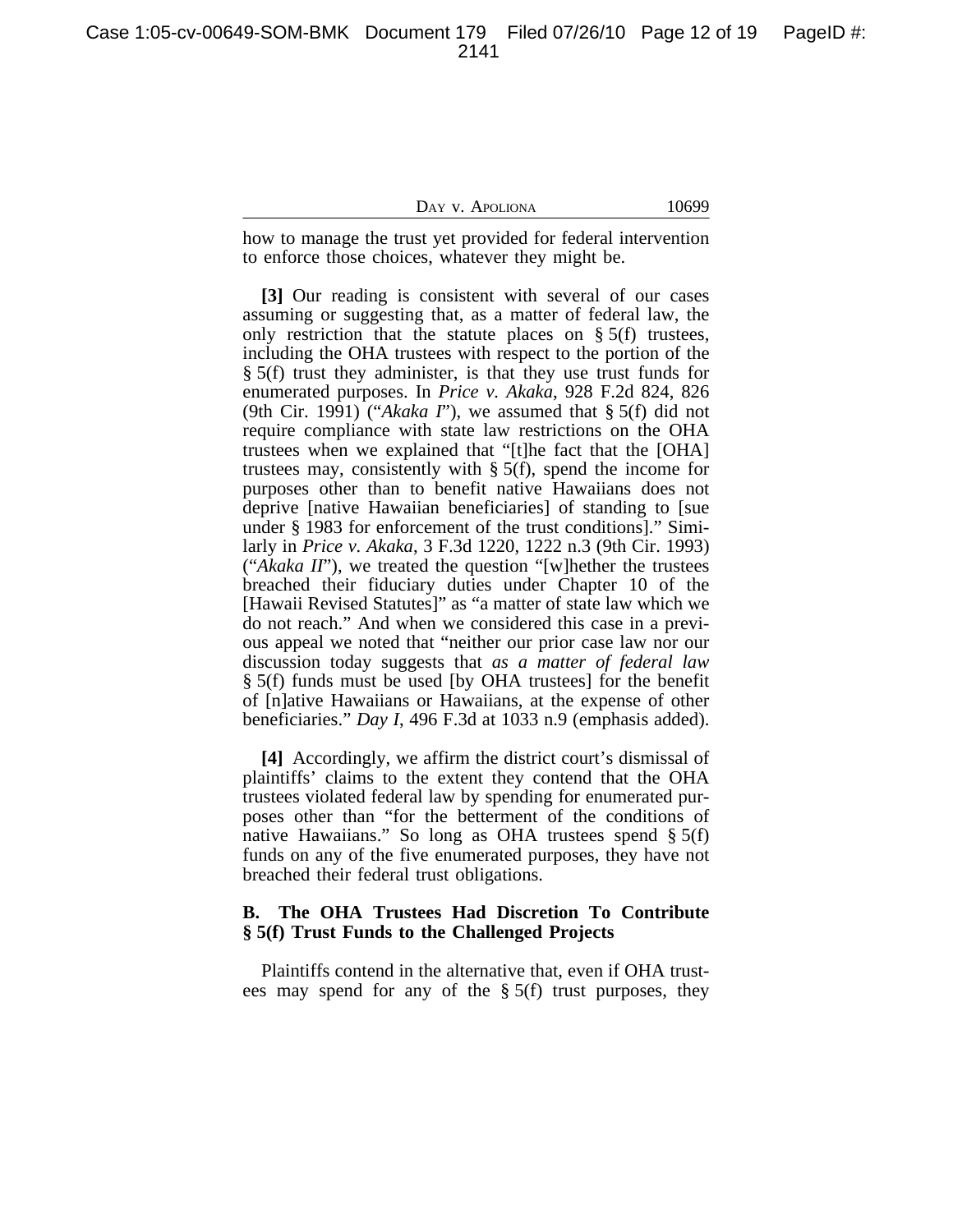breached the trust under federal law because each of the challenged projects was not restricted to one or more of the enumerated purposes. This argument is unpersuasive. Although the trustees are obliged to spend only for trust purposes, they have broad discretion to decide how to serve those purposes. The district court properly found that each of the challenged expenditures is sufficiently directed to one or more trust purposes to fall within the range of permissible spending.

## *1. Legal Standard*

**[5]** We begin with the text of the statute. Section 5(f) of the Admission Act establishes a public trust and the purposes for which it may be used and then provides an express and narrow enforcement mechanism, specifying that "use for any other object shall constitute a breach of trust." Admission Act § 5(f). To establish a breach of trust under that section, therefore, plaintiffs must prove that trust funds were used for a purpose not enumerated in § 5(f).**<sup>5</sup>**

**<sup>5</sup>**As a corollary, the Admission Act does *not* impose upon the trustees all of the obligations trustees may generally be subject to under the common law of trusts. *Cf. Price v. Hawaii*, 921 F.2d 950, 955 (9th Cir. 1990) (holding that the state as manager of a public trust is not "manacle[d]" by "all provisions of the common law of trusts" and therefore is not required to keep trust funds segregated from nontrust funds or to abide by common law prudent-investment requirements); *id.* at 956 (reading the trust so as to "assure that the federal courts will not become involved in the micro management of the government of the State"). As previously noted, § 5(f)'s narrow enforcement mechanism is consistent with the historical context in which the trust was created and with Congress' interest as settlor: to ensure the trust would be used for the enumerated purposes while leaving control of the "manner" of its use to the state. *See* Admission Act § 5(f). This narrow interpretation of what may constitute a breach of the trust *under federal law* is also consistent with general trust law principles, which recognize that the inquiry into breach of trust depends in each case on the terms of the trust and the settlor's intent. *See* Restatement (Third) of Trusts § 50(2) ("[W]hat may constitute an abuse of discretion by the trustee . . . depend[s] on the *terms of the discretion . . . and on the settlor's purposes in granting the discretionary power and in creating the trust*.") (emphasis added). Although § 5(f) limits the scope of any cause of action for breach of trust *under federal law*, we express no opinion about the OHA trustees' obligations Hawaii state law may have imposed in regulating the manner in which the trust shall be managed.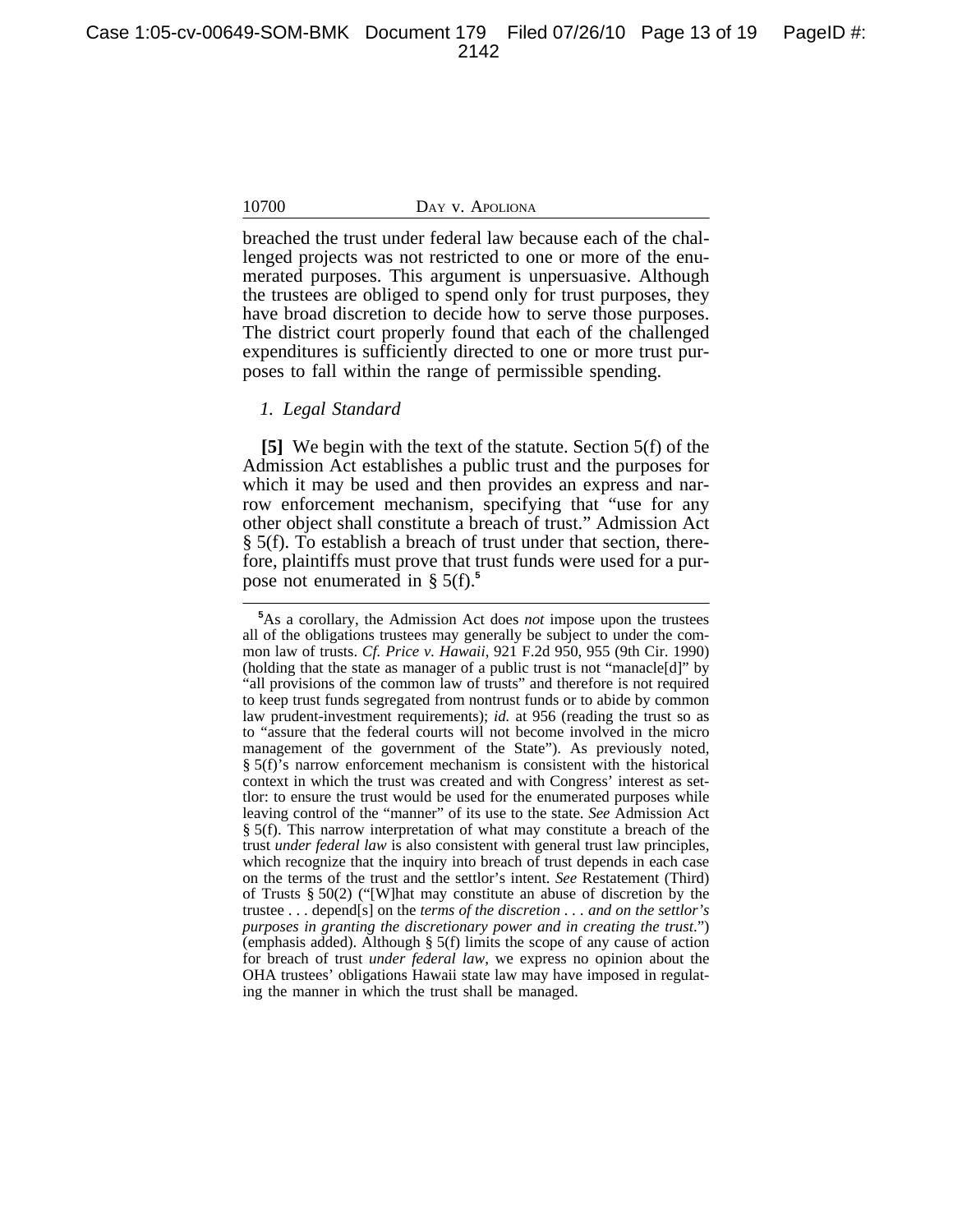Case 1:05-cv-00649-SOM-BMK Document 179 Filed 07/26/10 Page 14 of 19 PageID #: 2143

| DAY v. Apoliona |  |
|-----------------|--|
|-----------------|--|

10701

The parties dispute what showing is necessary to establish that an expenditure is a "use for any other [nontrust] object." *Id.* To resolve this dispute, we look to the common law of trusts. *See Day I*, 496 F.3d at 1033-34; *Akaka I*, 928 F.2d at 826-27; *Price v. Hawaii*, 921 F.2d 950, 955 (9th Cir. 1990).

**[6]** Generally, a trustee's "power is discretionary except to the extent its exercise is directed by the terms of the trust or compelled by the trustee's fiduciary duties." Restatement (Third) of Trusts § 87 cmt. a. Because § 5(f) establishes broad "purposes" and does not direct specific expenditures, § 5(f) trustees "ha[ve] discretion (i.e., [are] to use fiduciary judgment)" to determine whether a particular use of trust funds serves one or more of the trust purposes. *Id.* Plaintiffs themselves have conceded that the trustees have broad discretion in determining what qualifies as use for a trust purpose.

**[7]** "When a trustee has discretion with respect to the exercise of a power, its exercise is subject to supervision by a court only to prevent abuse of discretion." *Id.* § 87. In the context of the narrow federal inquiry into whether an expenditure is a use for a trust purpose, an abuse of discretion occurs when a trustee "has acted unreasonably — that is, beyond the bounds of a reasonable judgment." *Id.* § 87 cmt. c. We therefore examine the challenged expenditures to determine whether any of them is beyond the bounds of a trustee's reasonable judgment that the project in question would serve § 5(f) trust purposes.

Plaintiffs urge that an expenditure is outside the bounds of a reasonable judgment unless it is "in the sole interest of . . . beneficiaries; provided that such expenditures may provide a collateral benefit to non-beneficiaries, but only so long as the primary benefits are enjoyed by . . . beneficiaries, and the collateral benefits do not detract from nor reduce the benefits enjoyed by the . . . beneficiaries." For example, they contend that projects that do not distinguish between "native Hawaiians" and "Hawaiians" cannot be a use "for the betterment of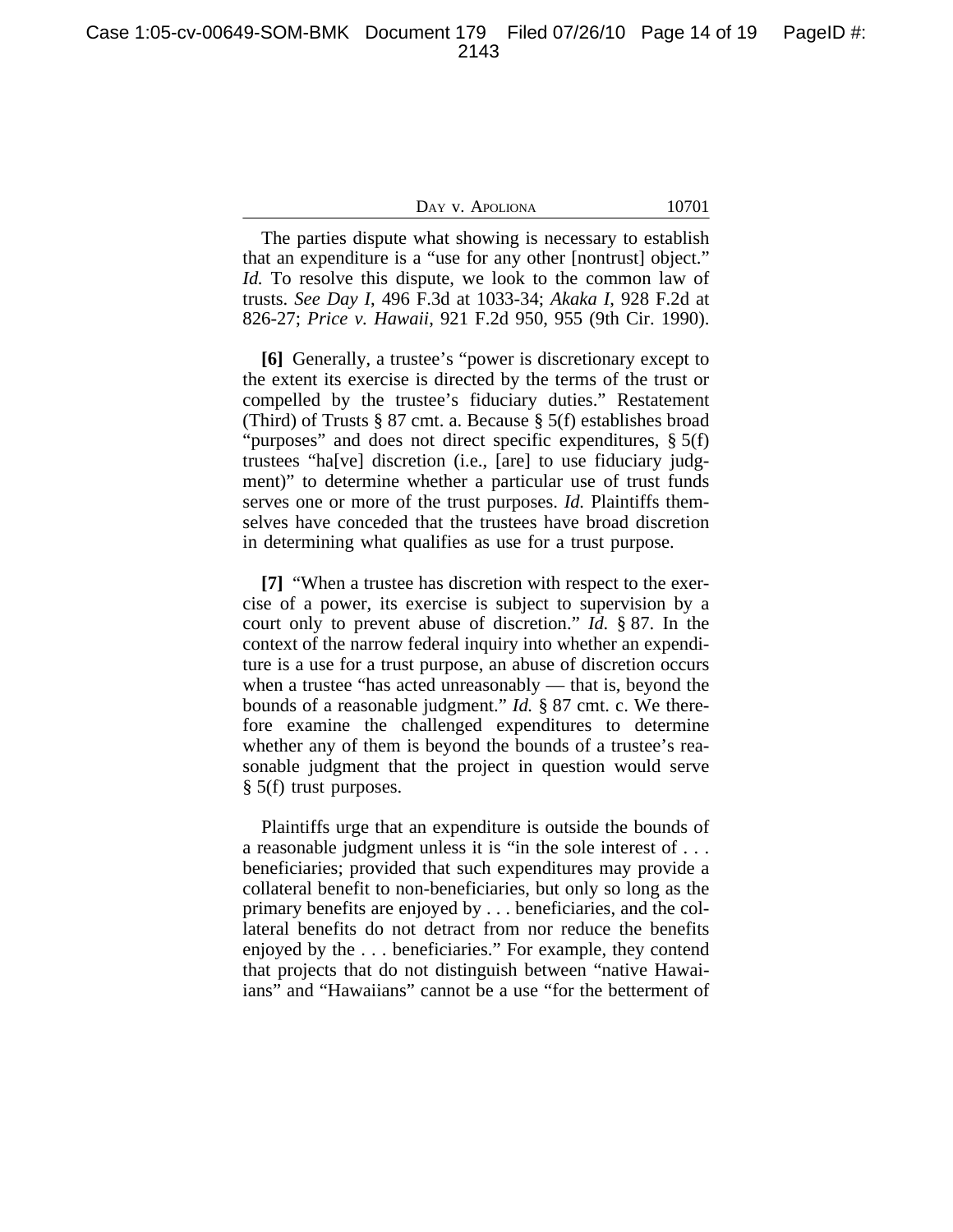the conditions of native Hawaiians" unless they ultimately direct more dollars or services to native Hawaiians than to others.

**[8]** We reject such a rule because nothing in the trust's terms or purposes either requires the kind of comparative analysis plaintiffs propose or suggests that Congress intended to prohibit expenditures whose benefits may extend beyond the trust's purposes. Absent express standards, courts apply " 'a general standard of reasonableness,' taking account of other terms and purposes of the trust." Restatement (Third) Trusts § 87 cmt. c. Under this standard, although the trustees must reasonably act in pursuit of trust purposes and no others, they are not required to ensure that a given expenditure will provide only "collateral benefits" to nonbeneficiaries or purposes not listed in the trust. *Cf. Akaka II*, 3 F.3d at 1226 (granting OHA trustees qualified immunity where they "reasonably believed that [funding] a referendum to determine Hawaiian opinion" on whether to expand the definition of "native Hawaiian" was for the "betterment of the conditions of native Hawaiians" without any showing that native Hawaiians would benefit more than or differently from non-native Hawaiians). The trustees need only ensure that each expenditure "is one that would . . . be accepted as reasonable by persons of prudence." Restatement (Third) Trusts § 87 cmt. c.

# *2. Application*

Applying this standard, we affirm the district court's grant of summary judgment to the OHA trustees. The district court ably analyzed and rejected plaintiffs' argument that the challenged expenditures are outside the bounds of a reasonable judgment of a trustee acting to pursue § 5(f)'s purposes.

**[9]** *Akaka Bill*. The trustees had discretion to use § 5(f) funds to lobby for enactment of the Akaka Bill. Although it is possible that the processes the Akaka Bill envisions could dilute some benefits that native Hawaiians currently enjoy to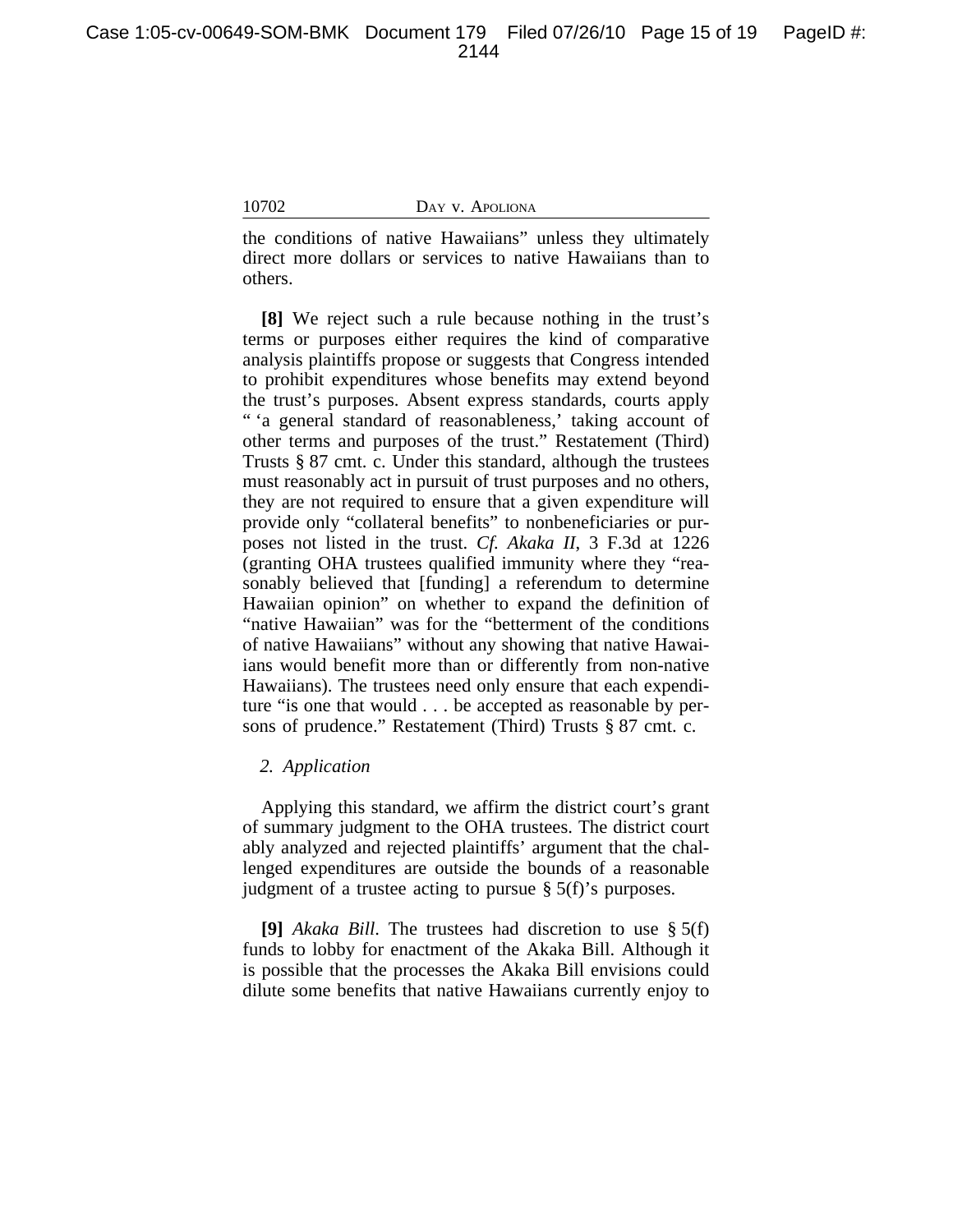Case 1:05-cv-00649-SOM-BMK Document 179 Filed 07/26/10 Page 16 of 19 PageID #: 2145

## DAY V. APOLIONA 10703

the exclusion of other Hawaiians, a trustee could reasonably conclude that the bill's benefits to the conditions of native Hawaiians outweigh any drawback and therefore choose to use trust proceeds to support it. *See, e.g.*, Akaka Bill  $\S 8(b)(1)(A)$ , (B), (F) (proposing to authorize the newly formed governing entity to negotiate matters such as the transfer and management of land and natural resources and "grievances regarding assertions of historical wrongs"). As the district court concluded, "[e]ven if the Akaka Bill is intended to benefit Hawaiians in general, the OHA trustees would not be unreasonable or arbitrary in viewing the Akaka Bill as also benefitting native Hawaiians."

**[10]** *NHLC*. The trustees had discretion to use § 5(f) funds for the NHLC contract. Among the "substantive areas" in which the contract requires NHLC to provide legal representation to Hawaiians is the "[p]reservation and perpetuation of traditional and customary practices [and] [p]rotection of culturally significant places, including burial sites and material culture." Under a general standard of reasonableness, it was within the trustees' broad discretion to determine that expanding the provision of legal services of this kind will "better[ ] . . . the conditions of native Hawaiians." Admission Act § 5(f).**<sup>6</sup>**

**[11]** *Na Pua*. So too was it reasonable for the trustees to fund the Na Pua contract. Na Pua is an educational center within the University of Hawaii, which the parties agree is "a public educational institution." The record shows that OHA gave Na Pua § 5(f) money to provide educational services to Hawaiians that would "connect [their] learning and education to [their] Hawaiian identity." A reasonable trustee could view this contract as serving at least two of the  $\S$  5(f) purposes —

**<sup>6</sup>**The district court also concluded that the NHLC contract serves other § 5(f) purposes. Because it was within the trustees' discretion to determine that the NHLC contract serves to better the conditions of native Hawaiians, we do not reach the question whether it also serves other  $\S$  5(f) purposes.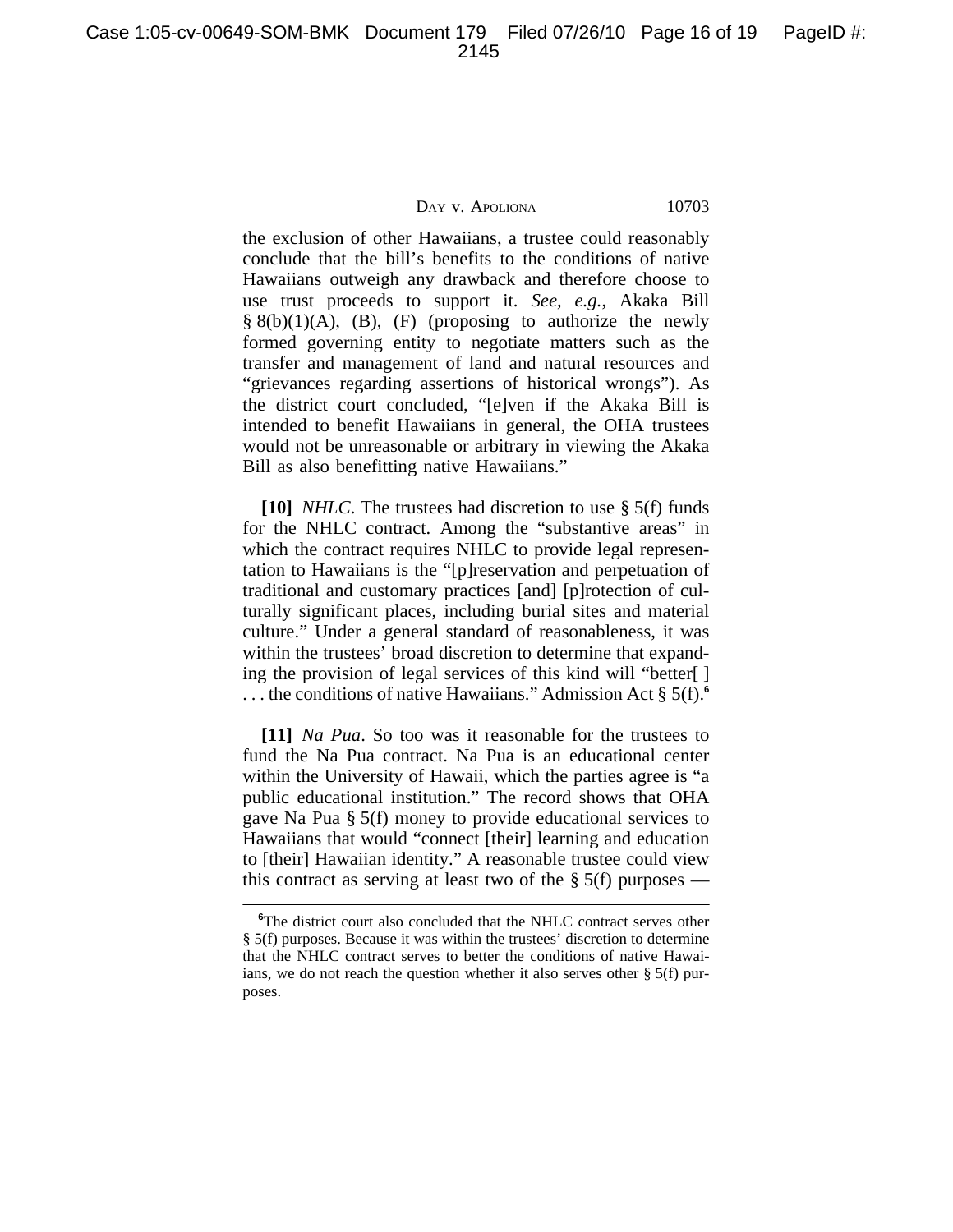"support[ing] . . . public schools and other public educational institutions" and "betterment of the conditions of native Hawaiians." Nothing in § 5(f) suggests that it would be unreasonable to consider Na Pua a "public educational institution" even though it serves only Hawaiian students, and a trustee could reasonably believe that native Hawaiians will benefit from additional funding for education directed to Hawaiian culture and identity. As the district court found, "[n]ative Hawaiians stand to benefit if Hawaiian identity in general is preserved and pride in Hawaiian identity fostered."

**[12]** *Alu Like*. Finally, the OHA trustees had discretion to fund the Alu Like contract. That contract obligates Alu Like to provide "a comprehensive system for beneficiaries [including native Hawaiians and Hawaiians] to receive information, referrals, . . . case management, personal financial management, and emergency fund assistance" consistent with a proposal that Alu Like submitted to OHA. As the district court found, the trustees could have reasonably determined that the conditions of native Hawaiians would benefit from Alu Like's efforts to "help[ ] Hawaiians and native Hawaiians achieve social and economic self-sufficiency."

**[13]** In summary, there is no triable issue as to whether the OHA trustees had discretion to use § 5(f) funds for the challenged expenditures. Each was within the trustees' broad discretion to serve the trust purposes. Plaintiffs have failed to establish a violation of any federal statutory right, and the trustees are entitled to summary judgment on all of plaintiffs' § 1983 claims.

# **C. Qualified Immunity**

Because we affirm the district court's grant of summary judgment on the merits, we do not reach its alternative holding that the OHA trustees are "simultaneously and redundantly . . . entitled to qualified immunity."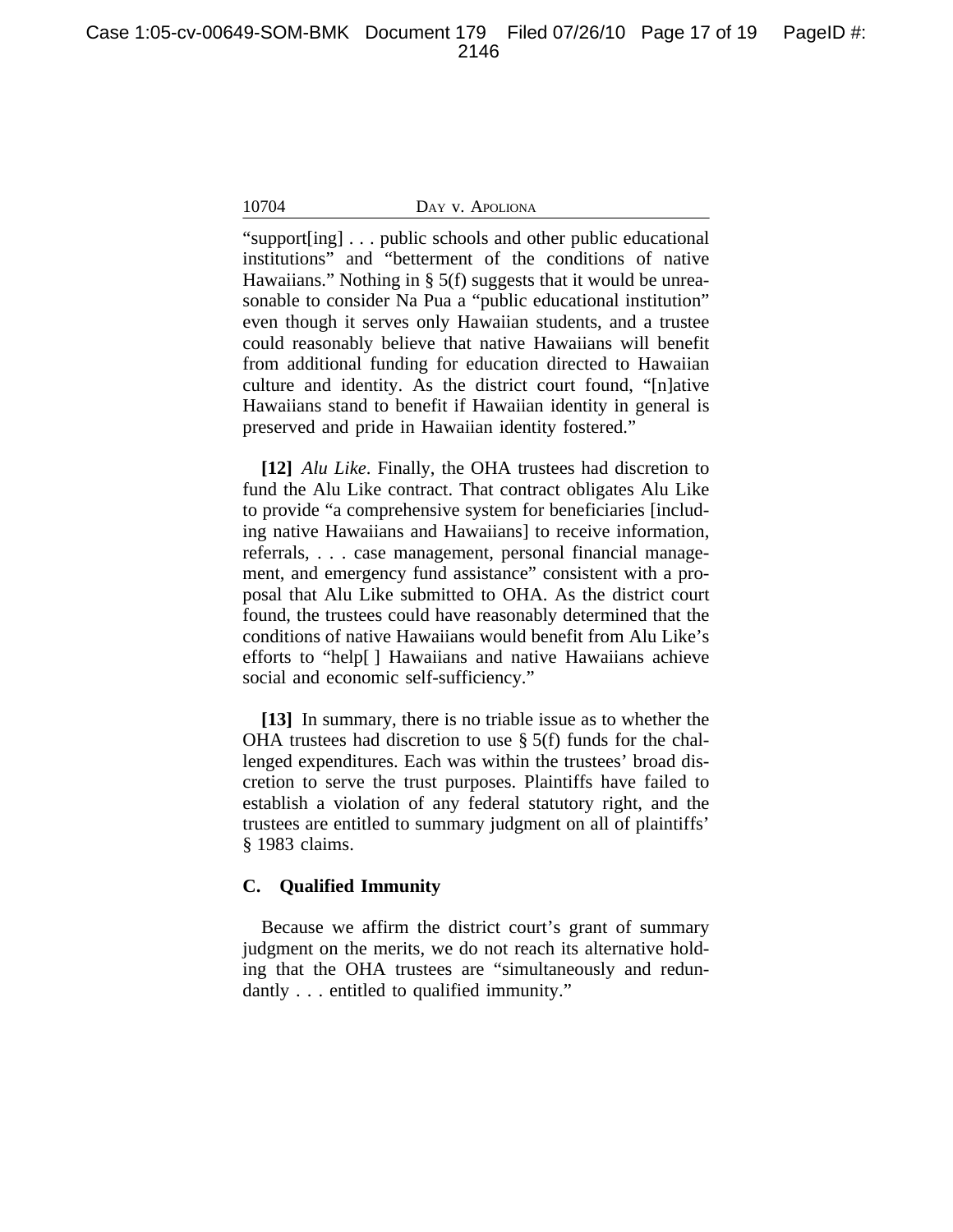# **D. Hawaii's Alternative Argument in Support of Summary Judgment**

We also do not reach the State of Hawaii's alternative argument in support of summary judgment, except insofar as it raises a jurisdictional issue. To the extent Hawaii contends that plaintiffs lack standing under its theory of the case, we disagree. Hawaii points out that the state spends far more each year on public education — one of the enumerated trust purposes — than it receives from the trust, and argues that this deprives any trust beneficiary of standing to bring a claim for breach of trust for lack of injury. In short, Hawaii contends that no beneficiary of the  $\S$  5(f) trust can claim to be injured so long as the federally mandated purposes collectively are receiving more from the state than the § 5(f) trust produces.

This argument fails because, as we have previously held, the § 5(f) obligations bind OHA trustees even after funds have been directed to OHA by the state. *See Akaka I*, 928 F.2d at 827 ("So long as § 5(f) trust income remained in the hands of the state, as it did when transferred from the § 5(f) corpus to the OHA corpus, the § 5(f) obligations applied."); *cf. Akaka II*, 3 F.3d at 1222 ("[T]he issue here is whether the [OHA] trustees breached their fiduciary duties under the Admission Act by expending trust funds for purposes other than those set out in § 5(f)."). How Hawaii spends other, nontrust money on trust purposes is irrelevant. Although § 5(f) gives Hawaii considerable flexibility to choose the manner in which it shall manage the trust, it cannot ignore the fundamental principle of trust law that a trustee's obligations (however broad or narrow they may be) apply with respect to the particular property or money *in the corpus.* Those obligations generally cannot be discharged through the use of property or money *outside the corpus*. *Cf. Akaka I*, 928 F.2d at 826 ("Because the OHA share of 'public trust' income at issue in this case derives directly from the  $\S$  5(b) lands,  $\S$  5(f)'s limitation on uses applies *to that income*." (emphasis added)); Restatement (Third) of Trusts § 2 ("Definition of Trust") ("A trust, as the